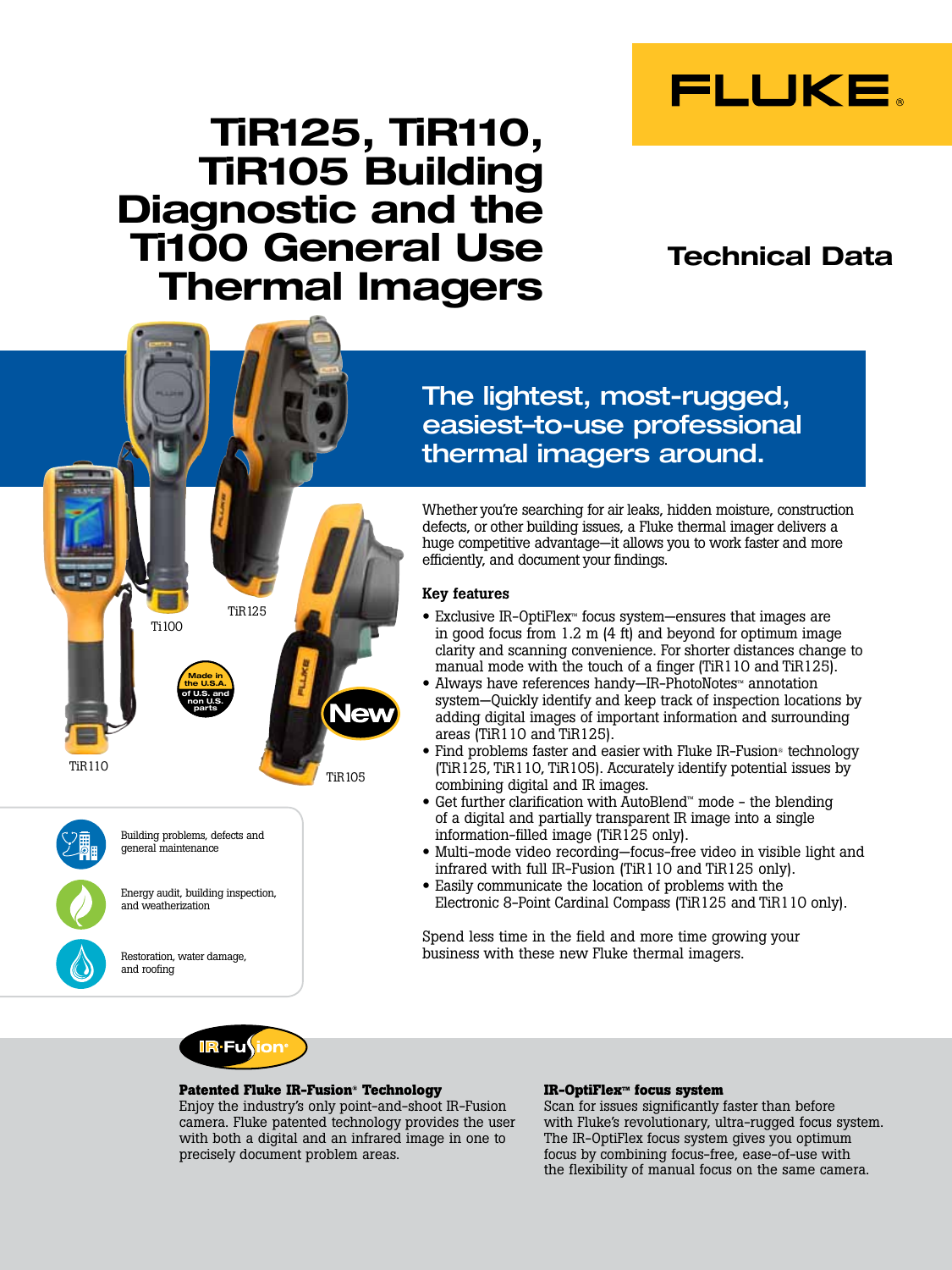

## Detailed specifications

|                                                                 | <b>TiR125</b>                                                                                                     | <b>TiR110</b>                                                   | <b>TiR105</b>                                                           | <b>Ti100</b>                        |  |
|-----------------------------------------------------------------|-------------------------------------------------------------------------------------------------------------------|-----------------------------------------------------------------|-------------------------------------------------------------------------|-------------------------------------|--|
|                                                                 | <b>Building diagnostics</b><br>General use                                                                        |                                                                 |                                                                         |                                     |  |
| IR resolution (FPA size)                                        | 160 x 120 FPA Uncooled Microbolometer                                                                             |                                                                 |                                                                         |                                     |  |
| Spectral band                                                   | $7.5 \mu m$ to $14 \mu m$ (long wave)                                                                             |                                                                 |                                                                         |                                     |  |
| Capture or refresh rate                                         | 9 Hz                                                                                                              |                                                                 |                                                                         |                                     |  |
| <b>NETD</b> (Thermal sensitivity)                               | $\leq$ 0.08 °C at 30 °C target temp (80 mK)<br>$(100 \text{ mK})$                                                 |                                                                 |                                                                         | $\leq$ 0.10 °C at 30 °C target temp |  |
| FOV (Field of view)                                             |                                                                                                                   |                                                                 | 22.5 °H x 31 °V                                                         |                                     |  |
| IFOV (Spatial resolution)                                       |                                                                                                                   | 3.39 mRad                                                       |                                                                         |                                     |  |
| Temperature measurement range                                   |                                                                                                                   | $-20 °C$ to $+150 °C$                                           |                                                                         | $-20$ °C to + 250 °C                |  |
| (not calibrated below -10 °C)                                   |                                                                                                                   | $(-4 \degree F \text{ to } +302 \degree F)$                     |                                                                         | (-4 °F to 482 °F)                   |  |
| Temperature measurement accuracy                                | $\pm$ 2 °C or 2 % (at 25 °C nominal, whichever is greater)                                                        |                                                                 |                                                                         |                                     |  |
| <b>Focus mechanism</b>                                          |                                                                                                                   | Focus-free 1.2 m (4 ft) and beyond<br>IR-OptiFlex™ focus system |                                                                         |                                     |  |
| IR-Fusion <sup>®</sup> technology                               | PIP, FULL IR, FULL VISIBLE,<br>AutoBlend™                                                                         | PIP, FULL IR, FULL VISIBLE                                      | PIP (1.2 m (4 ft)<br>to 4.6 m (15 ft)), FULL IR,<br><b>FULL VISIBLE</b> | No, full IR only                    |  |
| Color alarms                                                    | High termperature, low<br>temperature (dewpoint), and<br>isotherm                                                 | Low temperature (dewpoint)                                      |                                                                         |                                     |  |
| <b>Standard palettes</b>                                        | Blue-Red, Grayscale, Inverted Grayscale, High-contrast,                                                           | Hot Metal, Ironbow, Amber, Inverted Amber                       | Blue-Red, Ironbow, Grayscale,<br>Amber                                  |                                     |  |
| Ultra Contrast" palettes                                        | Blue-Red, Grayscale, Inverted<br>Grayscale, High-contrast,<br>Hot Metal, Ironbow, Amber,<br><b>Inverted Amber</b> | Blue-Red, Grayscale, Ironbow                                    |                                                                         |                                     |  |
| Hot/cold markers                                                | Yes                                                                                                               |                                                                 |                                                                         |                                     |  |
| User definable spot markers                                     |                                                                                                                   | Three on camera and in SmartView®                               | in SmartView <sup>®</sup> only                                          |                                     |  |
| Centerpoint                                                     |                                                                                                                   | Yes                                                             |                                                                         |                                     |  |
| Centerbox (MIN/AVG/MAX)                                         | Yes                                                                                                               |                                                                 | $\overline{\phantom{0}}$                                                |                                     |  |
| Level and span control                                          |                                                                                                                   | Manual and auto                                                 |                                                                         |                                     |  |
| Minimum span in auto mode                                       |                                                                                                                   | 2.5 °C                                                          |                                                                         | $5^{\circ}C$                        |  |
| Minimum span in manual mode                                     |                                                                                                                   | 2.0 °C                                                          |                                                                         | 2.5 °C                              |  |
| Minimum IR focus distance                                       | 122 cm (48 in)<br>15.25 cm (6 in)                                                                                 |                                                                 |                                                                         |                                     |  |
| Weight                                                          |                                                                                                                   | $0.726$ kg $(1.6$ lb)                                           |                                                                         |                                     |  |
| <b>Size</b>                                                     |                                                                                                                   | 28.4 x 8.6 x 13.5 cm (11.2 x 3.4 x 5.3 in)                      |                                                                         |                                     |  |
| LCD display                                                     |                                                                                                                   | 3.5 inch diagonal (portrait format)                             |                                                                         |                                     |  |
| Visible camera                                                  |                                                                                                                   | 2 megapixel industrial-grade                                    |                                                                         | N/A                                 |  |
| Minimum parallax                                                | $\sim$ 45.7 – 55.9 cm ( $\sim$ 18 in – 22 in)                                                                     |                                                                 | $~122 \text{ cm}$ (48 in)                                               | N/A                                 |  |
| IR-PhotoNotes™ annotation system                                | Yes (3 images)<br>$\qquad \qquad -$                                                                               |                                                                 |                                                                         |                                     |  |
| Laser pointer                                                   | Yes                                                                                                               |                                                                 |                                                                         |                                     |  |
| Torch                                                           | Yes<br>$\overline{\phantom{0}}$                                                                                   |                                                                 |                                                                         |                                     |  |
| Electronic (cardinal) compass                                   |                                                                                                                   | Yes<br>—                                                        |                                                                         |                                     |  |
| Emissivity correction                                           |                                                                                                                   | Yes                                                             |                                                                         |                                     |  |
| <b>Transmission correction</b>                                  |                                                                                                                   | Yes                                                             | -                                                                       |                                     |  |
| Background (reflected) compensation                             |                                                                                                                   | Yes                                                             |                                                                         |                                     |  |
| Voice annotation (audio)                                        |                                                                                                                   | Yes (60 seconds) per image                                      |                                                                         |                                     |  |
| Multi-mode video output                                         | Streaming USB video output                                                                                        |                                                                 | $\qquad \qquad -$                                                       |                                     |  |
| Multi-mode video recording<br>(standard AVI with MPEG encoding) | Yes (AVI with MPEG encoding)                                                                                      |                                                                 |                                                                         |                                     |  |
| Multi-mode video recording<br>(radiometric.is3)                 | Yes, radiometric .is3 for<br>approx. 2.5 to 5 minutes de-<br>pending upon thermal scene                           |                                                                 |                                                                         |                                     |  |
| <b>Memory review</b>                                            |                                                                                                                   | thumbnail review                                                |                                                                         |                                     |  |
| Battery (field-replaceable,<br>rechargeable)                    | Two                                                                                                               | <b>One</b>                                                      |                                                                         |                                     |  |
| <b>Battery life</b>                                             | 4+ hours (each)*                                                                                                  |                                                                 |                                                                         |                                     |  |
| External battery charging base                                  | Included<br>Optional (accessory)                                                                                  |                                                                 |                                                                         |                                     |  |
| Charging power supply                                           |                                                                                                                   | Yes                                                             |                                                                         |                                     |  |

\*Assumes 50% brightness of LCD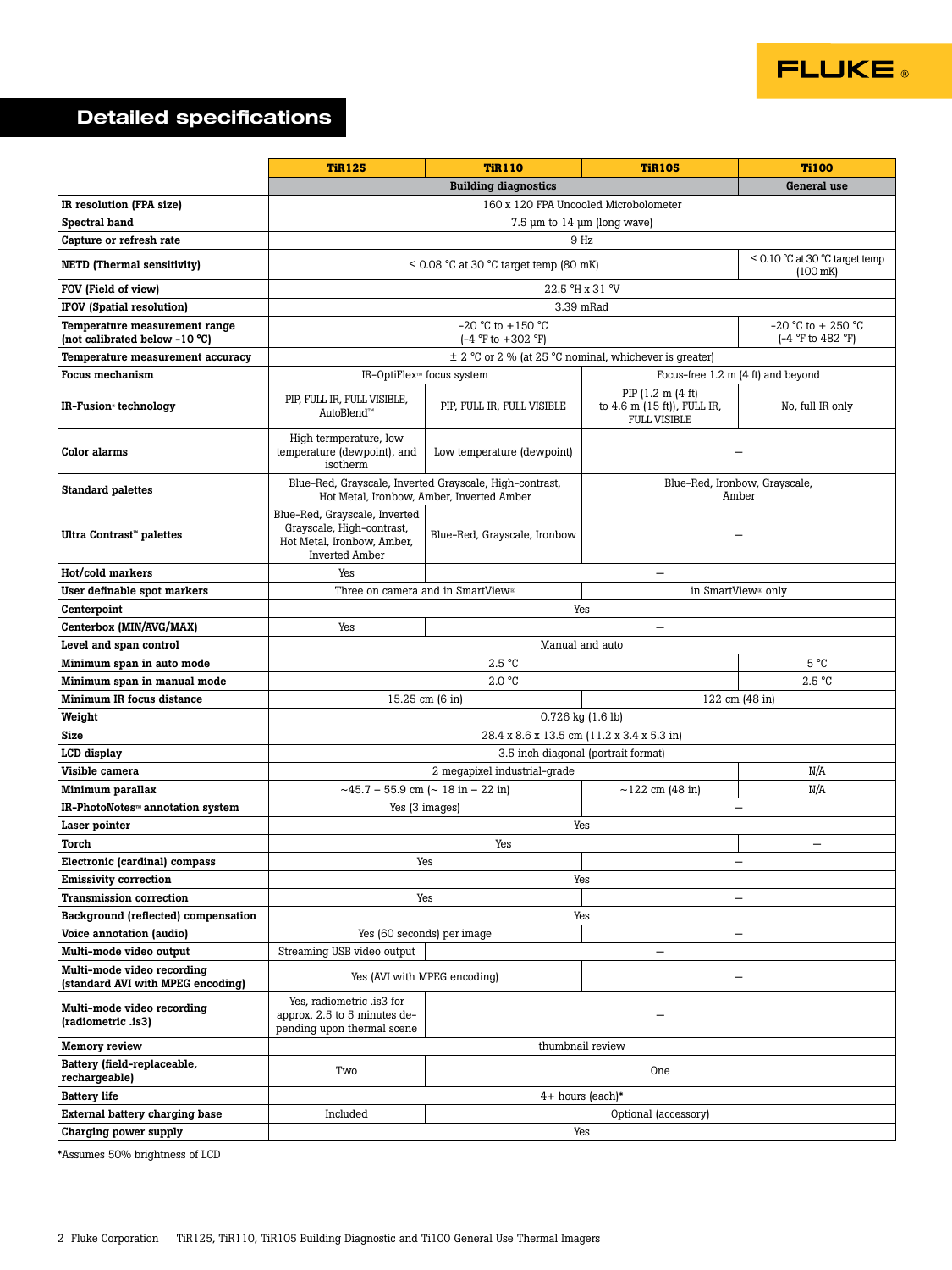

|                                               | <b>TiR125</b>                                                                                                                                                                                | <b>TiR110</b> | <b>TiR105</b> | <b>Ti100</b> |
|-----------------------------------------------|----------------------------------------------------------------------------------------------------------------------------------------------------------------------------------------------|---------------|---------------|--------------|
|                                               | <b>Buidling diagnostics</b>                                                                                                                                                                  |               |               | General use  |
| Drop test                                     | $2$ meter (6.5 feet)                                                                                                                                                                         |               |               |              |
| Ingress protection (IP) rating<br>(IEC 60529) | IP 54                                                                                                                                                                                        |               |               |              |
| Est. calibration cycle                        | Two-years                                                                                                                                                                                    |               |               |              |
| <b>Multifunction card reader</b>              | Included                                                                                                                                                                                     |               |               |              |
| <b>Memory storage</b>                         | 2 GB SD memory card                                                                                                                                                                          |               |               |              |
| Direct download capability                    | mini USB direct download                                                                                                                                                                     |               |               |              |
| Operating temperature range                   | $-10$ °C to $+50$ °C (14 °F to 122 °F)                                                                                                                                                       |               |               |              |
| Storage temperature range                     | $-20$ °C to $+50$ °C ( $-4$ °F to 122 °F)                                                                                                                                                    |               |               |              |
| <b>Operating humidity</b>                     | Operating and storage 10 % to 95 %, non-condensing                                                                                                                                           |               |               |              |
| Vibration and shock                           | 2G. IEC 68-2-26 and 25G. IEC 68-2-29                                                                                                                                                         |               |               |              |
| Safety standards                              | CSA (US and CAN): C22.2 No. 61010-1-04, UL: UL STD 61010-1 (2nd Edition), ISA: 82.02.01                                                                                                      |               |               |              |
| C Tick                                        | IEC/EN 61326-1                                                                                                                                                                               |               |               |              |
| EMI, RFI, EMC                                 | EN61326-1; FCC Part 5                                                                                                                                                                        |               |               |              |
| User manuals                                  | Czech, English, Finnish, French, German, Italian, Japanese, Korean, Polish, Portuguese, Russian,<br>Simplified Chinese, Spanish, Swedish, Traditional Chinese, Turkish, Dutch, and Hungarian |               |               |              |
| Standard warranty period                      | Two-years                                                                                                                                                                                    |               |               |              |
| Extended warranty and service plans           | Yes                                                                                                                                                                                          |               |               |              |

## Ordering information

| <b>FLK-TIR105 9HZ</b> | <b>Building Diagnostics Thermal Imager</b> |
|-----------------------|--------------------------------------------|
| FLK-TIR1109HZ         | <b>Building Diagnostics Thermal Imager</b> |
| FLK-TiR125 9HZ        | <b>Building Diagnostics Thermal Imager</b> |
| <b>FLK-TI100 9HZ</b>  | General Use Thermal Imager                 |

## Included with product

Thermal imagers are shipped with ac power adapter, lithium ion smart battery (TiR125 includes two each—other models one each), USB cable, SD memory card, hard carrying case, soft transport bag, adjustable hand strap (left- or right-handed use), printed users manual in English, Spanish, French, German and Simplified Chinese, all other manuals on CD—total of 18, SmartView® software and warranty registration card. TiR125 model also includes a two-bay charging base and a multi-format USB memory card reader.

## **Optional**:

| <b>FLK-TI-VISOR2</b>  | Sun visor                                    |
|-----------------------|----------------------------------------------|
| <b>FLK-TI-TRIPOD2</b> | Tripod mounting accessory                    |
| <b>BOOK-ITP</b>       | Introduction to Thermography Principles Book |
| <b>FLK-TI-SBC3</b>    | External charging base and power supply      |
| <b>FLK-TI-SBP3</b>    | Extra lithium-ion rechargeable smart battery |
| <b>TI-CAR CHARGER</b> | Thermal imager vehicle charger               |

#### Fluke Corporation

PO Box 9090, Everett, WA 98206 U.S.A. Fluke Europe B.V.

PO Box 1186, 5602 BD Eindhoven, The Netherlands

For more information call: In the U.S.A. (800) 443-5853 or Fax (425) 446-5116 In Europe/M-East/Africa +31 (0) 40 2675 200 or Fax +31 (0) 40 2675 222 In Canada (800)-36-FLUKE or Fax (905) 890-6866 From other countries  $+1$  (425) 446-5500 or Fax +1 (425) 446-5116 Web access: http://www.fluke.com

©2011, 2012 Fluke Corporation. Specifications subject to change without notice. Printed in U.S.A. 9/2012 4026536D\_EN

Modification of this document is not permitted without written permission from Fluke Corporation.